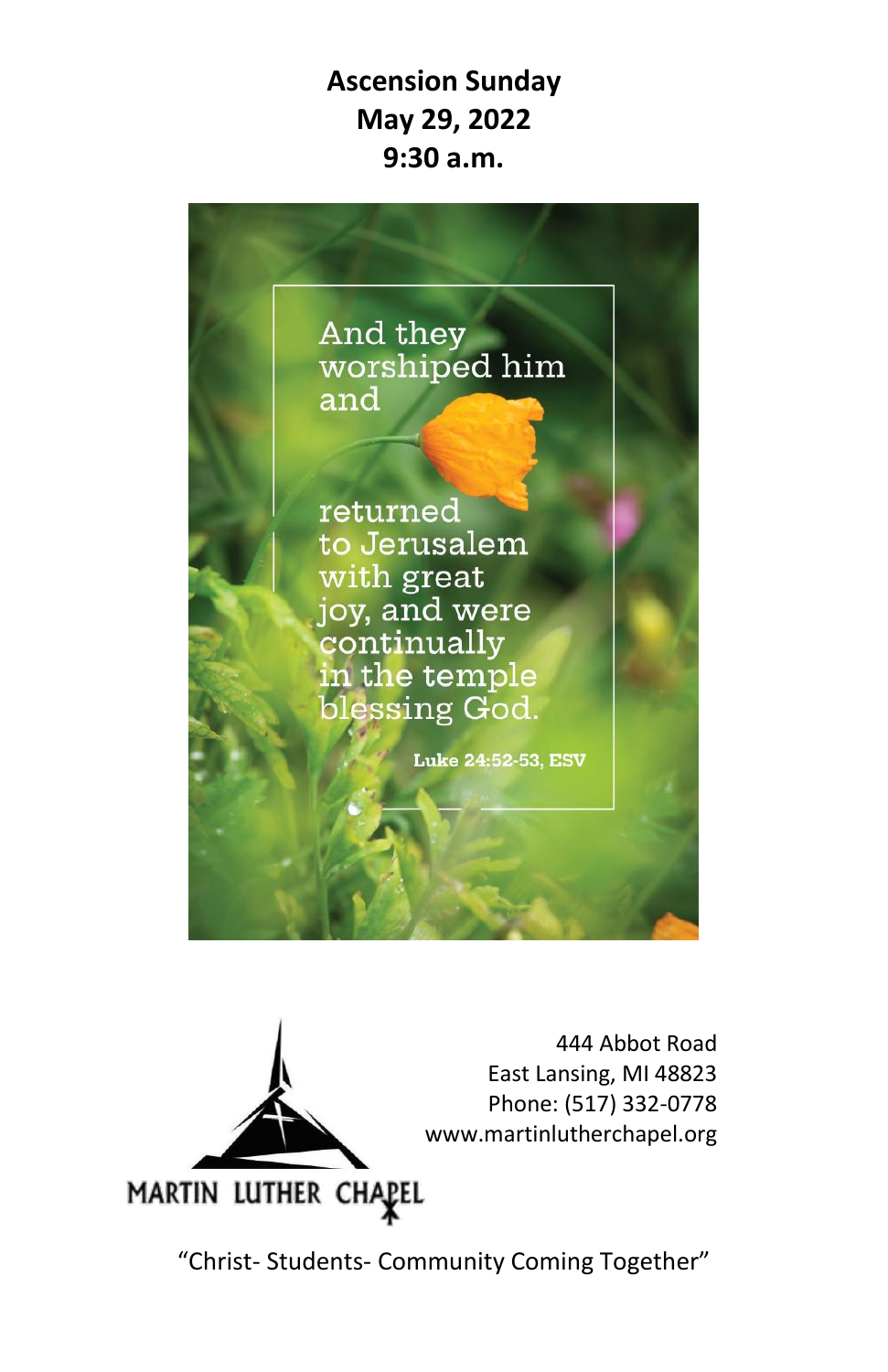## **WELCOME**

### **HYMN SING**

Today, instead of a printed order of worship, we will have a 'Hymn Sing.' Throughout the service, we will sing selected verses of as many hymns as we can, while also taking time for prayer, scripture lessons, a sermon and communion. Anyone in the congregation may choose a hymn from any of the hymnals available. Indicate your selection of the hymnal, hymn title and number on the paper included in the bulletin. Place your paper in the basket near the baptismal font. We will draw at random from these suggestions throughout the service.

#### **FIRST LESSON** Acts 1:1-11

In the first book, Theophilus, I wrote about all that Jesus did and taught from the beginning until the day when he was taken up to heaven, after giving instructions through the Holy Spirit to the apostles whom he had chosen. After his suffering he presented himself alive to them by many convincing proofs, appearing to them over the course of forty days and speaking about the kingdom of God. While staying with them, he ordered them not to leave Jerusalem, but to wait there for the promise of the Father. 'This', he said, 'is what you have heard from me; for John baptized with water, but you will be baptized with the Holy Spirit not many days from now.

So when they had come together, they asked him, 'Lord, is this the time when you will restore the kingdom to Israel?' He replied, 'It is not for you to know the times or periods that the Father has set by his own authority. But you will receive power when the Holy Spirit has come upon you; and you will be my witnesses in Jerusalem, in all Judea and Samaria, and to the ends of the earth.' When he had said this, as they were watching, he was lifted up, and a cloud took him out of their sight. While he was going and they were gazing up towards heaven, suddenly two men in white robes stood by them. They said, 'Men of Galilee, why do you stand looking up towards heaven? This Jesus, who has been taken up from you into heaven, will come in the same way as you saw him go into heaven.

### **SECOND LESSON** Ephesians 1:15-23

 $\overline{R}$  I have heard of your faith in the Lord Jesus and your love towards all the saints, and for this reason I do not cease to give thanks for you as I remember you in my prayers. I pray that the God of our Lord Jesus Christ, the Father of glory, may give you a spirit of wisdom and revelation as you come to know him, so that, with the eyes of your heart enlightened, you may know what is the hope to which he has called you, what are the riches of his glorious inheritance among the saints, and what is the immeasurable greatness of his power for us who believe, according to the working of his great power. God put this power to work in Christ when he raised him from the dead and seated him at his right hand in the heavenly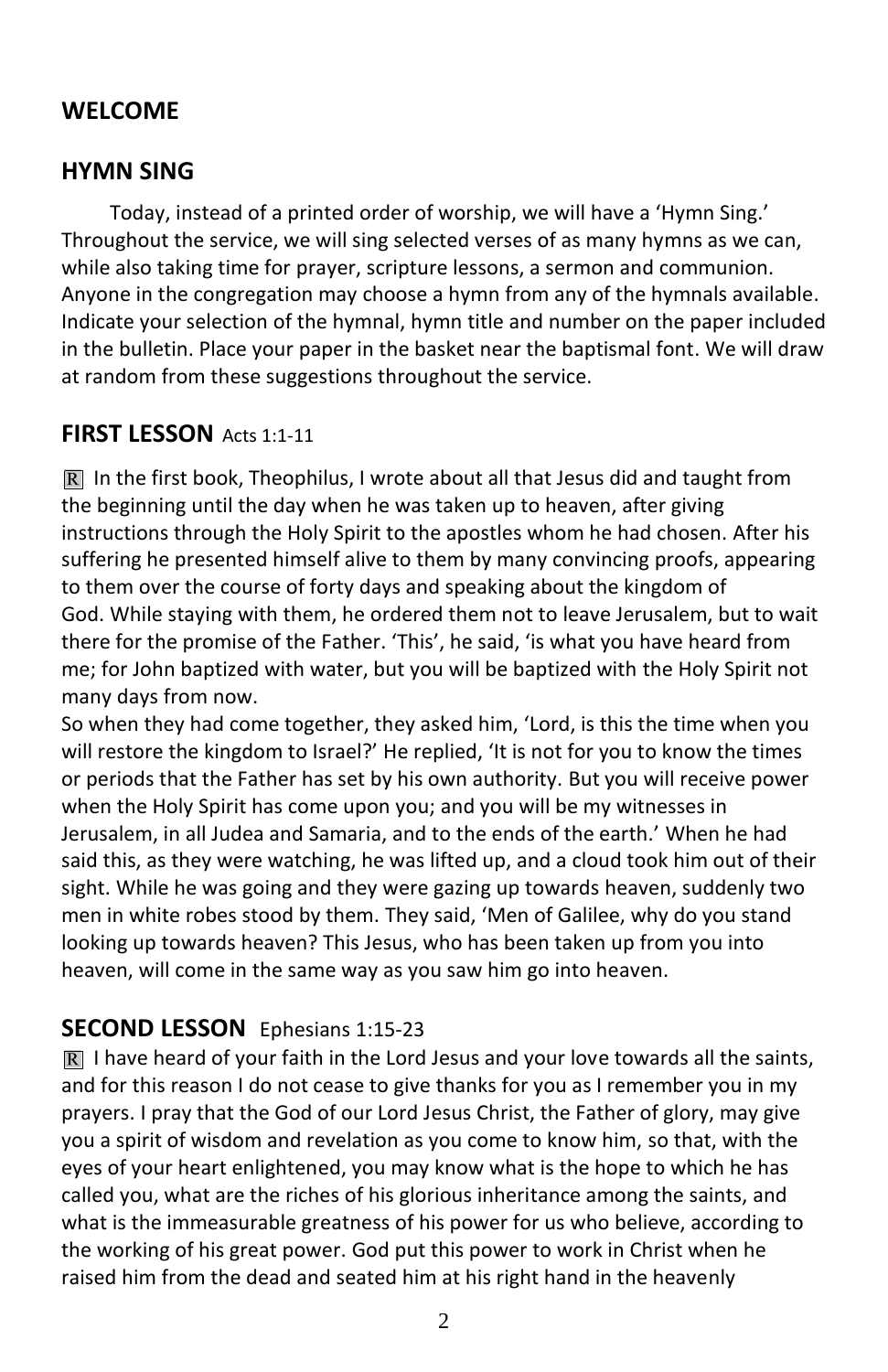places, far above all rule and authority and power and dominion, and above every name that is named, not only in this age but also in the age to come. And he has put all things under his feet and has made him the head over all things for the church, which is his body, the fullness of him who fills all in all.

**HOLY GOSPEL** The Gospel comes from Luke, chapter 24, beginning at verse 44.

Then he said to them, 'These are my words that I spoke to you while I was still with you—that everything written about me in the law of Moses, the prophets, and the psalms must be fulfilled.' Then he opened their minds to understand the scriptures, and he said to them, 'Thus it is written, that the Messiah is to suffer and to rise from the dead on the third day, and that repentance and forgiveness of sins is to be proclaimed in his name to all nations, beginning from Jerusalem. You are witnesses of these things. And see, I am sending upon you what my Father promised; so stay here in the city until you have been clothed with power from on high.' Then he led them out as far as Bethany, and, lifting up his hands, he blessed them. While he was blessing them, he withdrew from them and was carried up into heaven. And they worshipped him, and returned to Jerusalem with great joy; and they were continually in the temple blessing God.

**MESSAGE "Great Joy"**

# **APOSTLES CREED**

**I believe in God, the Father almighty, creator of heaven and earth. I believe in Jesus Christ, his only Son, our Lord. He was conceived by the power of the Holy Spirit and born of the virgin Mary. He suffered under Pontius Pilate, was crucified, died, and was buried. He descended into hell. On the third day he rose again. He ascended into heaven, and is seated at the right hand of the Father. He will come again to judge the living and the dead. I believe in the Holy Spirit, the holy catholic Church, the communion of saints, the forgiveness of sins, the resurrection of the body, and the life everlasting. Amen.**